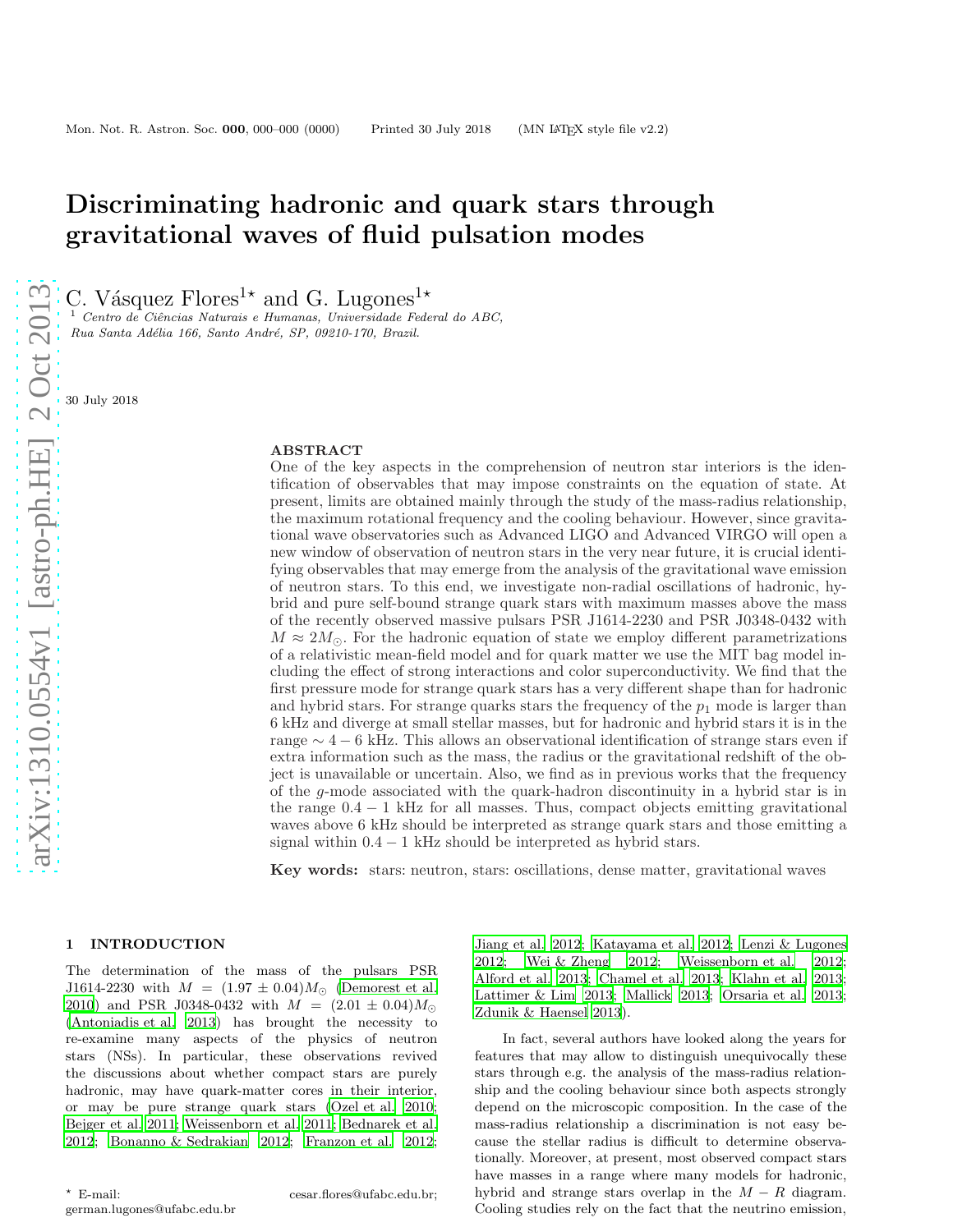the specific heat, the thermal conductivity, and other relevant quantities strongly depend on the microscopic composition. However, while different models lead to different thermal evolution, there are many degrees of freedom in the problem and a univocal interpretation of observed data is difficult.

On the other hand, it is now clear that the increase in sensitivity of gravitational wave (GW) detectors such as Advanced LIGO and Advanced VIRGO will bring within the next few years the science of gravitational radiation to a mode of regular astrophysical observation [\(Riles 2013](#page-6-9)). Since NSs can be conspicuous emitters of gravitational radiation, GWs of NSs will provide in the near future an important piece of information about several aspects of NS physics. In particular, transient phenomena involving the excitation of oscillation modes have long been considered as an important tool for the exploration of NS's interiors because several oscillation modes may emit gravitational waves [\(Andersson & Kokkotas 1998](#page-5-11); [Kokkotas & Schmidt 1999](#page-6-10)). A lot of work has been carried out in the last three decades in order to describe the non-radial oscillatory properties of NSs; however, these studies employed equations of state that in most cases render maximum stellar masses below  $2M_{\odot}$ . Recent observations have shifted the maximum stellar mass above  $2M_{\odot}$  and therefore it is worth re-examining the oscillation spectra because the change in the allowed equations of state may bring new ways to distinguish hadronic, hybrid and strange stars.

In this work, we study the  $f$ ,  $p$  and  $q$  modes of hadronic, hybrid and pure self-bound strange quark stars with maximum masses above 2  $M_{\odot}$  within the relativistic Cowling approximation. The paper is organized as follows: in Sec. II we describe the EoS used for the description of hadronic and quark matter. In Sec. III we present the equations that govern non-radial fluid oscillations of compact stars. In Sec. IV we present our results, and in Sec. V a summary and our conclusions.

#### 2 EQUATIONS OF STATE

Hadronic matter. The relativistic mean-field model is widely used to describe hadronic matter in compact stars. In this paper we adopt the following standard Lagrangian for matter composed by nucleons and electrons,

$$
\mathcal{L}_H = \sum_B \bar{\psi}_B [\gamma_\mu (i\partial^\mu - g_{\omega B} \omega^\mu - \frac{1}{2} g_{\rho B} \vec{\tau} . \vec{\rho}^{\mu})
$$
  
\n
$$
- (m_B - g_{\sigma B} \sigma)] \psi_B + \frac{1}{2} (\partial_\mu \sigma \partial^\mu \sigma - m_\sigma^2 \sigma^2)
$$
  
\n
$$
- \frac{1}{4} \omega_{\mu\nu} \omega^{\mu\nu} + \frac{1}{2} m_\omega^2 \omega_\mu \omega^\mu - \frac{1}{4} \vec{\rho}_{\mu\nu} . \vec{\rho}^{\mu\nu}
$$
  
\n
$$
+ \frac{1}{2} m_\rho^2 \vec{\rho}_\mu . \vec{\rho}^\mu - \frac{1}{3} b m_n (g_\sigma \sigma)^3 - \frac{1}{4} c (g_\sigma \sigma)^4
$$
  
\n
$$
+ \sum_L \bar{\psi}_L [i \gamma_\mu \partial^\mu - m_L] \psi_L.
$$
  
\n(1)

Leptons  $L$  are treated as non-interacting and baryons B are coupled to the scalar meson  $\sigma$ , the isoscalarvector meson  $\omega_{\mu}$  and the isovector-vector meson  $\rho_{\mu}$ . For more details about the EoS obtained from the above Lagrangian the reader is referred to e.g. [do Carmo et al.](#page-5-12) [\(2013](#page-5-12)) and references therein. The five constants in the

Table 1. Coupling constants for the parametrizations GM1 and NL3 of the hadronic EoS.  $M_{max}$  is the maximum mass of a pure hadronic star for matter composed by nucleons and electrons.

<span id="page-1-0"></span>

| Set.                                         | GM1         | NL3         |
|----------------------------------------------|-------------|-------------|
| $m_{\sigma}$  MeV                            | 512         | 508.194     |
| $m_{\omega}$ [MeV]                           | 783         | 782.501     |
| $m_\rho$ [MeV]                               | 770         | 763         |
| $g_{\sigma}$                                 | 8.91        | 10.217      |
| $g_{\omega}$                                 | 10.61       | 12.868      |
| $g_{\rho}$                                   | 8.196       | 8.948       |
| h                                            | 0.002947    | 0.002055    |
| $\overline{c}$                               | $-0.001070$ | $-0.002651$ |
| $M_{max}$ [M <sub><math>\odot</math></sub> ] | 2.32        | 2.73        |

model are fitted to the bulk properties of nuclear matter [\(Glendenning & Moszkowski 1991](#page-5-13)). In this work we use the parametrizations GM1 [\(Glendenning & Moszkowski 1991](#page-5-13)) and NL3 [\(Lalazissis et al. 1997\)](#page-6-11) whose coupling constants are shown in Table [1.](#page-1-0) At low densities we use the Baym, Pethick and Sutherland (BPS) model [\(Baym et al. 1971\)](#page-5-14).

Unpaired quark matter. For non-color-superconducting quark matter we use the following modified bag model

$$
\Omega_{QM} = \sum_{i=u,d,s,e} \Omega_i + \frac{3\mu^4}{4\pi^2} (1 - a_4) + B,\tag{2}
$$

where B is the bag constant and  $\Omega_i$  is the thermodynamic potential for a free gas of  $u, d, s$  quarks and electrons. The effects of gluon-mediated QCD interactions between the quarks in the Fermi sea are roughly incorporated through the parameter  $a_4$ , in the same way as in [Alford et al. \(2005](#page-5-15)) and [Weissenborn et al. \(2011\)](#page-6-1). With this equation of state we construct hybrid stars and strange quark stars. In the case of hybrid stars we consider that the hadron-quark interphase is a sharp discontinuity at which the pressure and the Gibbs free energy per baryon are continuous. For strange quark stars, the values of the parameters are chosen in order to fulfill the absolute stability condition [\(Farhi & Jaffe](#page-5-16) [1984](#page-5-16)); i.e. the energy per baryon for three (two) flavour quark matter is smaller (larger) than the energy per baryon of the most stable atomic nucleus.

Effect of color superconductivity: We also consider colour flavour locked (CFL) strange stars [\(Lugones & Horvath 2003](#page-6-12); [Horvath & Lugones 2004](#page-5-17)) made up of CFL quark matter from the center to the surface of the star. Within the MIT bag model and to order  $\Delta^2$ , the thermodynamic potential  $\Omega_{\text{CFL}}$  can be expressed as [\(Lugones & Horvath 2002](#page-6-13))

$$
\Omega_{\rm CFL} = \Omega_{\rm free} - \frac{3}{\pi^2} \Delta^2 \mu^2 + B,\tag{3}
$$

being  $\Omega_{\text{free}}$  the thermodynamic potential of a state of unpaired  $u, d$  and  $s$  quarks in which all them have a common Fermi momentum  $\nu$ , with  $\nu$  chosen to minimize  $\Omega_{\text{free}}$ :

$$
\Omega_{\text{free}} = \int_0^{\nu} \frac{6p^2 dp}{\pi^2} [p - \mu] + \int_0^{\nu} \frac{3p^2 dp}{\pi^2} [\sqrt{p^2 + m_s^2} - \mu]. \quad (4)
$$

The binding energy of the diquark condensate is included in the condensation term proportional to  $\Delta^2 \mu^2$  where the chemical potential  $\mu \equiv (\mu_u + \mu_d + \mu_s)/3$  is related to  $\nu$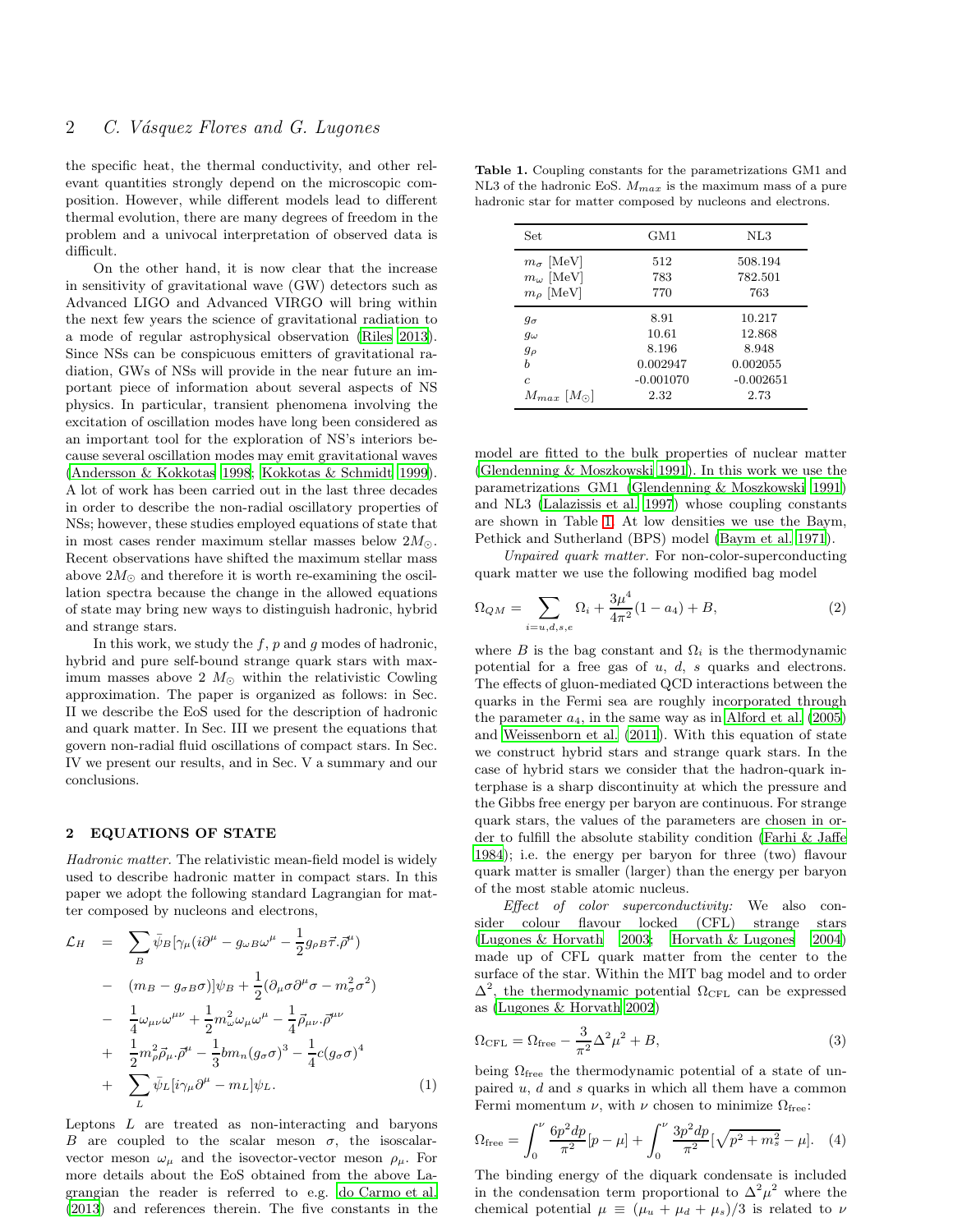through  $\nu = 2\mu - (\mu^2 + m_s^2/3)^{1/2}$ , being  $m_s$  the mass of the strange quark. We consider B,  $m_s$  and  $\Delta$  as free parameters that fall inside the stability windows presented in Fig. 2 of [Lugones & Horvath \(2002](#page-6-13)); i.e. we always obtain selfbound strange stars when integrating the stellar structure equations. Additionally, the parameters satisfy the stability condition  $m_s^2 < 2\mu\Delta$  given by [Alford et al. \(2004](#page-5-18)).

## 3 NON-RADIAL FLUID OSCILLATIONS OF COMPACT STARS

The framework for studying non-radial modes within the theory of General Relativity was depicted in the pioneering work of [Thorne & Campollataro \(1967](#page-6-14)) and further extended by other authors [\(Detweiler & Lindblom 1985](#page-5-19), and references therein). The perturbation equations are decomposed into spherical harmonics leading to two classes of oscillations according to the parity of the harmonics. Even (or polar) oscillations produce spheroidal deformations on the fluid, while odd (or axial) oscillations produce toroidal deformations (see e.g [Kokkotas & Schmidt \(1999\)](#page-6-10) and references therein). For non-rotating stars composed of a perfect fluid, the fluid axial oscillations lead to a zero frequency trivial solution to the perturbation equations with vanishing pressure and density variations while the space-time axial modes (w-modes or  $w_{II}$ -modes) are of non-zero frequency. For polar oscillations the linearised field equations inside the star can be cast as a system of three wave equations; two of them corresponding to the perturbations of the spacetime and the other one to the density perturbations inside the star [\(Kokkotas & Schmidt 1999](#page-6-10)). If the gravitational field is very weak, the two equations corresponding to the metric perturbation can be neglected while the remaining one describes the oscillations of the fluid. This approach is known as the Cowling approximation and considerably simplifies the analysis. This procedure was first introduced by [Cowling \(1941](#page-5-20)) for the study of Newtonian stars and subsequently adapted by [McDermott et al. \(1983](#page-6-15)) for the investigation of relativistic stars. A more recent analysis shows that for typical relativistic stellar models the oscillation frequencies obtained by the complete linearised equations of general relativity and by the Cowling approximation differ by less than 20  $\%$  for f-modes, around 10% for p-modes [\(Yoshida & Kojima 1997\)](#page-6-16), and less than a few percent for g-modes [\(Sotani et al. 2001](#page-6-17)). This justifies its wide utilization for studying, for example, slowly and differentially rotating compact stars [\(Stavridis et al. 2007](#page-6-18)), rapidly rotating relativistic stars consisting of a perfect fluid obeying a polytropic equation of state (EoS) [\(Boutloukos & Nollert 2007](#page-5-21)), elastic modes of oscillation in the crust of a neutron star [\(Samuelsson & Andersson 2007\)](#page-6-19), and neutron stars with internal anisotropic pressure [\(Doneva & Yazadjiev 2012](#page-5-22)).

In this work we employ the pulsation equations within the Cowling approximation as derived by [Sotani et al.](#page-6-20) [\(2011](#page-6-20)). To obtain these equations, fluid perturbations are decomposed into spherical harmonics  $Y_{lm}(\theta, \phi)$  and a sinusoidal time dependence  $\exp(i\omega t)$  with frequency  $\omega$ . The Lagrangian fluid displacements that represent the infinitesimal oscillatory perturbations of the star are

$$
\xi^{i} = \left( e^{-\Lambda} W, -V \partial_{\theta}, -V \sin^{-2} \theta \partial_{\phi} \right) r^{-2} Y_{\ell m} e^{i\omega t}, \tag{5}
$$

where  $W$  and  $V$  are functions of  $r$ . The pulsation equations read:

<span id="page-2-0"></span>
$$
W' = \frac{d\rho}{dP} \left[ \omega^2 r^2 e^{\Lambda - 2\Phi} V + \Phi' W \right] - \ell(\ell + 1) e^{\Lambda} V,\tag{6}
$$

<span id="page-2-1"></span>
$$
V' = 2\Phi'V - e^{\Lambda}\frac{W}{r^2}.\tag{7}
$$

where primes denote the derivatives with respect to  $r$  (for more details see [Sotani et al. 2011\)](#page-6-20). To close the system we need boundary conditions at the center  $(r = 0)$  and at the surface  $(r = R)$  of the star. The behaviour of W and V near the center of the star can be obtained from the above equations and is given by  $W(r) = Cr^{\ell+1} + \mathcal{O}(r^{\ell+3})$  and  $V(r) = -Cr^{\ell}/\ell + \mathcal{O}(r^{\ell+2})$ , where C is an arbitrary constant. At the surface of the star the Lagrangian perturbation in the pressure must be zero ( $\Delta P = 0$ ), leading to

<span id="page-2-2"></span>
$$
\omega^2 r^2 e^{\Lambda - 2\Phi} V + \Phi' W = 0. \tag{8}
$$

In the case of hybrid stars, we have to impose additional junction conditions at the density discontinuity between the quark and the hadronic phases. These junction conditions read [\(Sotani et al. 2011\)](#page-6-20)

<span id="page-2-3"></span>
$$
W_{+} = W_{-}, \qquad (9)
$$
  
\n
$$
V_{+} = \frac{e^{2\Phi}}{\omega^{2} R_{g}^{2}} \left(\frac{\rho_{-} + P}{\rho_{+} + P} \left[\omega^{2} R_{g}^{2} e^{-2\Phi} V_{-} + e^{-\Lambda} \Phi' W_{-}\right] - e^{-\Lambda} \Phi' W_{+}\right), \qquad (10)
$$

where  $R_g$  represents the position of the density discontinuity, and the values of  $W, V$ , and  $\rho$  at both sides of the discontinuity are denoted by:  $W_ - \equiv W(R_g - 0), V_- \equiv V(R_g - 0),$  $\rho_-\equiv \rho(R_g-0), W_+\equiv W(R_g+0), V_+\equiv V(R_g+0),$  and  $\rho_+ \equiv \rho (R_g + 0).$ 

In order to numerically solve the oscillation equations we proceed as follows. First, we integrate the Tolman-Oppenheimer-Volkoff stellar structure equations for each set of parameters of the equation of state in order to obtain the coefficients of the oscillation equations for a given central pressure. Then we solve the oscillation equations by means of the shooting method: we start the numerical integration of Eqs. [\(6\)](#page-2-0) and [\(7\)](#page-2-1) for a trial value of  $\omega^2$  and a given set of values of  $W$  and  $V$  such that the boundary condition at the centre is fulfilled. The equations are integrated outwards trying to match the boundary condition at the star's surface. After each integration, the trial value of  $\omega^2$  is corrected through a Newton-Raphson iteration scheme in order to improve the matching of the surface boundary condition until the desired precision is achieved. The discrete values of  $\omega$  for which Eq. [\(8\)](#page-2-2) is satisfied are the eigenfrequencies of the star. In order to check our code we have reproduced the results of [Lindblom & Splinter \(1990\)](#page-6-21). In the case of hybrid stars, we employ the shooting to a fitting point method. The numerical integration is started at the centre and the surface of the star towards the density discontinuity and the trial value of  $\omega^2$  is corrected until the junction conditions in Eqs. [\(9\)](#page-2-3) and [\(10\)](#page-2-3) are verified with the desired precision.

## 4 RESULTS

The polar quasi-normal modes are usually classified according to a scheme in which each family of modes is di-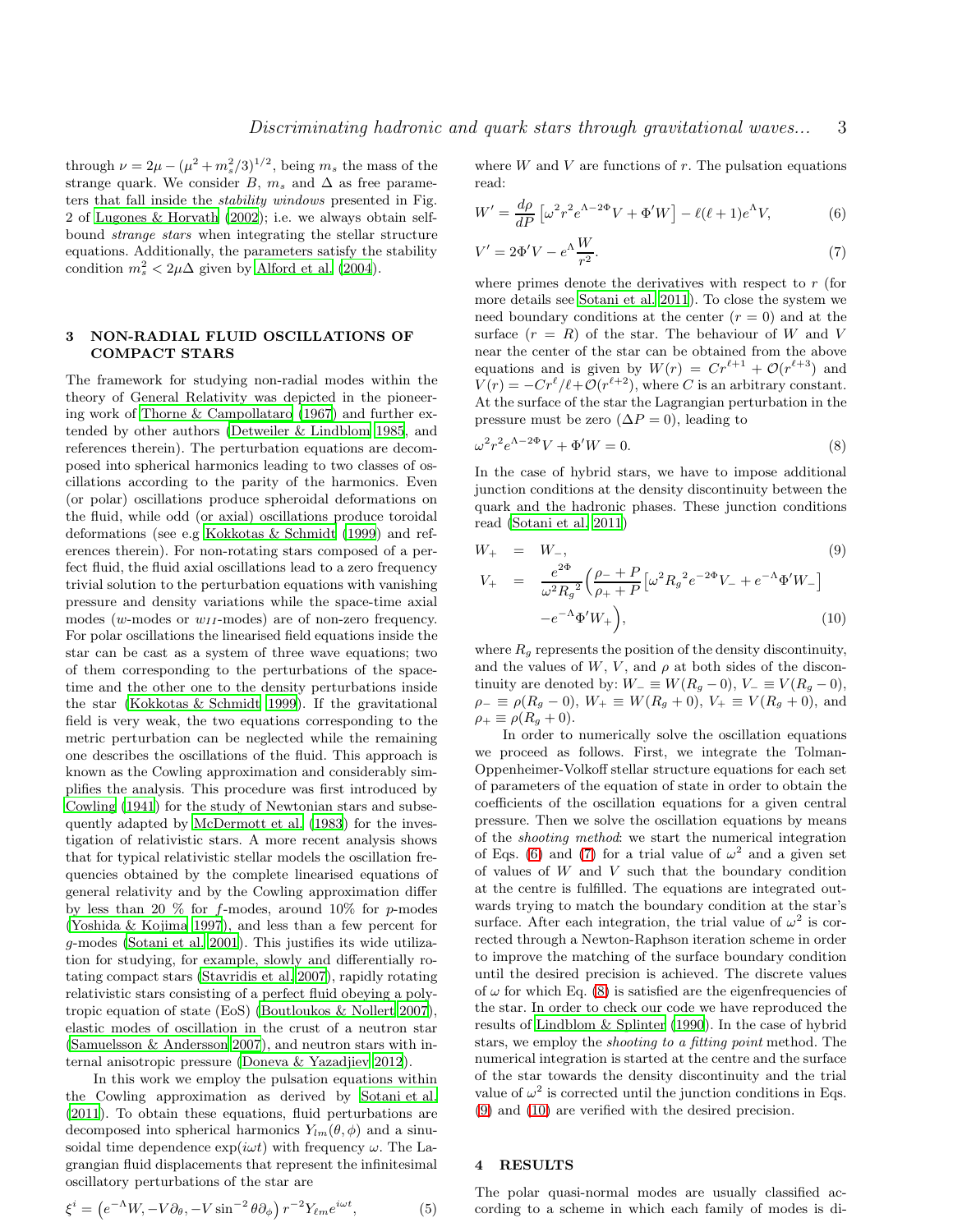

<span id="page-3-0"></span>**Figure 1.** The frequency  $f_f = \omega_f/(2\pi)$  of the f-mode for hadronic stars and hybrid stars as a function of the stellar mass M for models with maximum masses above 2  $M_{\odot}$ . For hadronic matter the GM1 and NL3 parametrizations are used. For stars containing quark matter, the labels indicate the values of B in MeV fm<sup>-3</sup> and of  $a_4$  (label "a").



<span id="page-3-1"></span>Figure 2. Frequencies of the f-mode for hadronic stars and strange quark stars as a function of the mass  $M$ , the gravitational redshift z at the surface of the star, and the square root of the mean density. For strange stars, the labels indicate the values of B in MeV fm<sup>-3</sup>, of  $\Delta$  in MeV and of  $a_4$ . In the lower panel we include the analytic fittings of [Andersson & Kokkotas \(1998\)](#page-5-11) and [Benhar et al. \(2004\)](#page-5-23) for hadronic stars.



<span id="page-3-2"></span>Figure 3. Frequencies of the first pressure mode for models of hadronic and hybrid stars with maximum masses above 2  $M_{\odot}$ .

rectly associated with the restoring force that prevails when a fluid element is displaced from its equilibrium position [\(Cowling 1941](#page-5-20)). The most important modes for gravitational wave emission are the (pressure) p-modes, the (fundamental) f-mode, and the (gravity) g-modes. The frequencies of g-modes are lower than those of p-modes, and the two sets are separated by the frequency of the f-mode [\(Kokkotas & Schmidt 1999](#page-6-10)). These are called fluid modes to distinguish them from e.g. purely gravitational modes (wmodes) for which the fluid motion is barely excited. Since the metric perturbations are set to zero within the Cowling approximation, only  $f$ ,  $p$  and  $g$  modes can be studied through the equations of the previous section. In chemically homogeneous, zero temperature (and hence isentropic) stars, all the g-modes are zero frequency [\(Finn 1987](#page-5-24)), i.e. in the present study they arise only in hybrid stars. In Figs. [1](#page-3-0)−[5](#page-4-0) we show our results for quadrupole oscillations  $(l = 2)$ . For strange quark stars and hybrid stars, the mass of the strange quark has been set to  $m_s = 100$  MeV in all calculations, and we spanned the values of the parameters  $a_4$ , B and  $\Delta$  that give stars with a maximum mass above  $2M_{\odot}$ .

In Fig. [1](#page-3-0) we show our results for the f-mode of hadronic and hybrid stars and in Fig. [2](#page-3-1) of hadronic and strange stars. In Fig. [1](#page-3-0) we see that there is a folding in the curve for hybrid stars at the mass value above which the star has a core of quark matter. Above that mass, the curves for hybrid stars are steeper than the hadronic ones but the models overlap each other. In the upper panel of Fig. [2](#page-3-1) we show  $f_f$  as a function of the stellar mass for hadronic and strange stars. The shape of the curves is qualitatively different for both types of objects but the results tend to overlap around  $\sim 2 \text{ kHz}$ in the mass range of interest. However, in some cases it is possible to differentiate strange stars from hadronic/hybrid stars. For example, objects in the mass range  $1 - 1.5M_{\odot}$ with  $f_f$  in the range 2 − 3 kHz would be strange stars. We also present the behaviour of  $f_f$  as a function of the gravitational redshift z at the surface of the star (see central panel of Fig. [2\)](#page-3-1) because  $z$  could be inferred through the identification of spectral lines. Finally, in the bottom panel of Fig. [2](#page-3-1) we show  $f_f$  as a function of the square root of the average density, which is a more natural scaling in the case of hadronic stars [\(Andersson & Kokkotas 1998](#page-5-11)). We also show the fitting formulae found by [Andersson & Kokkotas \(1998](#page-5-11)) and [Benhar et al. \(2004](#page-5-23)) which are in reasonable agreement with the curves for hadronic stars with maximum masses above 2  $M_{\odot}$ . The main conclusion that can be obtained from Figs. [1](#page-3-0) and [2](#page-3-1) is that there is an overlapping of the results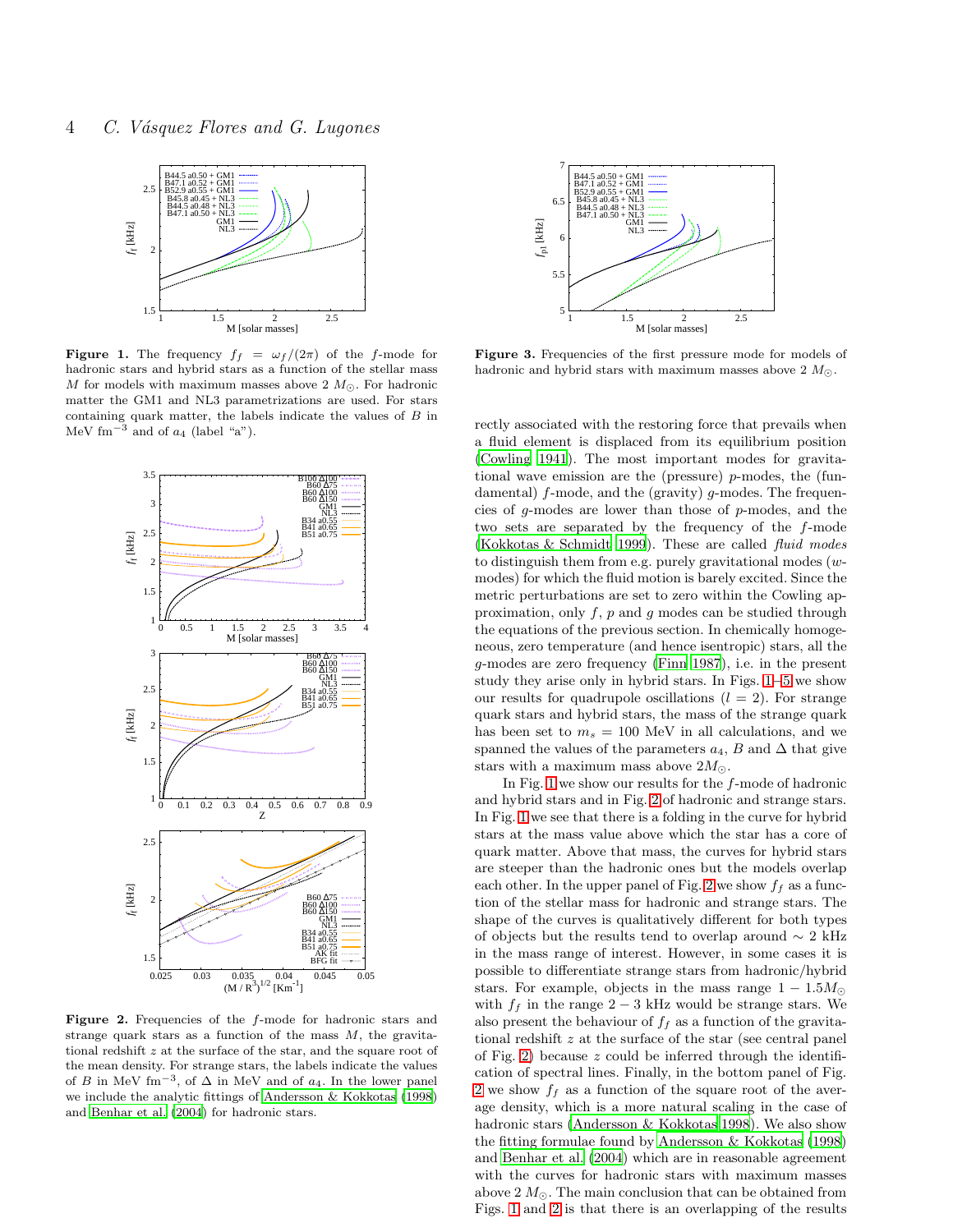

<span id="page-4-1"></span>Figure 4. Frequencies of the first pressure mode for models of hadronic and strange quark stars with maximum mass above 2  $M_{\odot}$ . From this figure and the previous one we note that the curves for strange stars don't overlap with the curves for hybrid or hadronic stars for the most relevant values of M and z (M in the range  $1 - 2M_{\odot}$  and z around 0.35).

for hadronic, hybrid and strange stars around a frequency of  $\sim$  2 kHz, and therefore, in most cases it would be rather difficult to infer the internal composition of a compact object even if its mass or the surface z is determined together with the frequency of the fundamental mode. However, in some cases the identification of strange stars would be possible.

Our results for the f-mode of hybrid/hadronic stars are in agreement with similar calculations by [Benhar et al.](#page-5-25) [\(2007](#page-5-25)) and [Sotani et al. \(2011\)](#page-6-20) which give  $f_f \approx 1.5 - 3.5$ kHz; however, notice that most of their models have maximum masses well below  $2M_{\odot}$ . Additionally, our calculations were performed for many values of the stellar mass and therefore our curves show clearly the behaviour near the maximum mass and in the case of hybrid stars the folding at the mass value above which the star has a core of quark matter. For strange stars, [Benhar et al. \(2007\)](#page-5-25) found results in agreement with ours; in particular, they show that strange stars can be differentiated from hadronic/hybrid stars in some cases. However, their models have maximum masses that never exceed  $1.8M_{\odot}$ , and thus they are incompatible with the recent observations PSR J1614-2230 and PSR J0348-0432. Notice that we also explored the effect of color superconductivity that was not addressed in previous works.

In Figs. [3](#page-3-2)−[4](#page-4-1) we show our results for the first pressure mode. The shape of the curves for hadronic and hybrid stars is different as can be seen in Fig. [3.](#page-3-2) Above  $M \sim 1.5 M_{\odot}$ , the branches corresponding to hybrid stars emerge over the curves corresponding to the hadronic models, i.e. for a given hadronic equation of state the frequencies for hybrid stars are larger than for hadronic stars. However, as seen in Fig. [3,](#page-3-2) the curves overlap if we consider several hadronic and hybrid models, and again, it would be rather difficult to infer the





<span id="page-4-0"></span>Figure 5. Frequency of the *q*-mode for hybrid stars with maximum masses above  $2M_{\odot}$ . The curves fall in the range  $0.4-1$  kHz and don't overlap with other modes.

existence of a quark matter core inside a given compact star even if M or z are measured together with  $f_{p1}$ . The situation is different if we compare strange quark stars with hybrid or hadronic stars. For hadronic and hybrid stars, the frequencies are ∼ 6 kHz near the maximum mass and decrease to  $\sim$  4 kHz for small masses. For strange stars, the frequencies are also ∼ 6 kHz near the maximum mass but are considerably larger for smaller masses. Neutron stars observed up to date have masses in the range  $1.0 - 2.0$   $M_{\odot}$ , i.e. in a region where the curves for strange and hadronic/hybrid stars don't overlap. Therefore, the observation a  $p_1$ -mode with a frequency significantly larger than ∼ 6 kHz would be a clear evidence in favour of a strange quark star, even if the mass, the radius or the gravitational redshift of the object are unknown.

Notice that our results for the  $p_1$ -mode are consistent with previous studies. In [Benhar et al. \(2004](#page-5-23)) purely hadronic stars and hybrid stars were described using some hadronic equations of state [\(Akmal et al. 1998;](#page-5-26) [Baldo et al.](#page-5-27) [2000](#page-5-27); [Glendenning & Moszkowski 1991](#page-5-13)) and the MIT bag model for quark matter, giving  $f_{p1} \sim 5-6$  kHz, as in our calculations. They also consider few strange star models with low maximum masses around 1.5 $M_{\odot}$  and obtain  $f_{p1} \sim 8-11$ kHz, in agreement with our results for low mass objects. [Sotani et al. \(2011\)](#page-6-20) also present calculations for hadronic and hybrid models with very low maximum masses that are consistent with our results.

In Fig. [5](#page-4-0) we present the results for the g-mode of hybrid stars. The frequencies cover the range  $0.4-1$  kHz, in agreement with previous calculations by [Miniutti et al. \(2003](#page-6-22)) for polytropic equations of state and [Sotani et al. \(2011\)](#page-6-20) for hybrid stars with low maximum masses. The frequency interval of the g-modes for different parametrizations of the EOS is clearly separated from the f-mode frequencies. Additionally, other g-modes such as those associated with a nonhomogeneous composition in the outer layers of the star, or those associated with a thermal profile, have lower frequencies than the here-studied quark-hadron-discontinuity g-modes [\(Miniutti et al. 2003](#page-6-22)). Thus, the observation of oscillations with frequency in the range  $0.4 - 1$  kHz would be an evidence of a hybrid star.

Discriminating hadronic and quark stars through gravitational waves... 5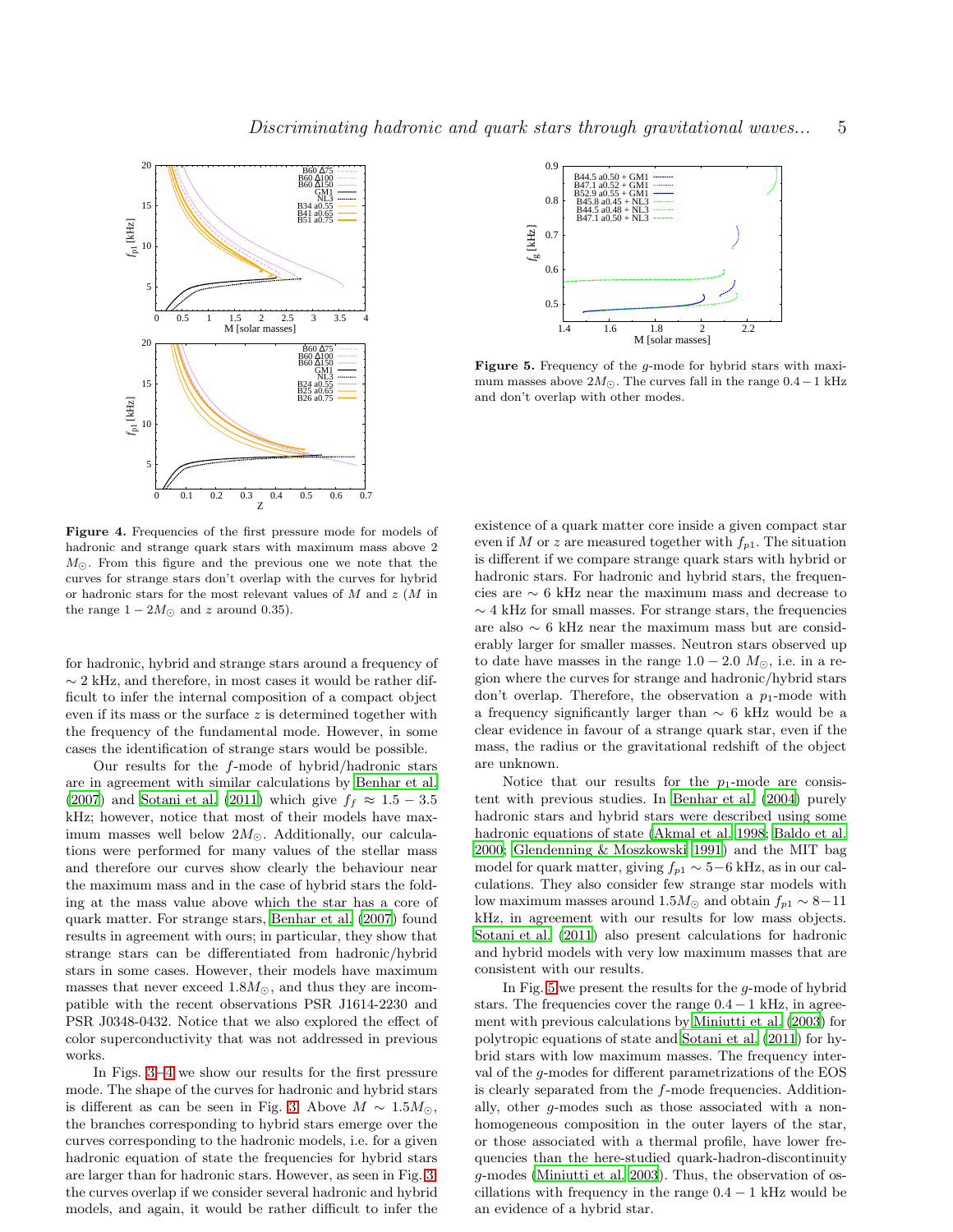|                | $f_f$                | $f_{p1}$          | Ĵа               |
|----------------|----------------------|-------------------|------------------|
| strange stars  | $\sim 2 \text{ kHz}$ | $> 6 \text{ kHz}$ | not present      |
| hybrid stars   | $\sim$ 2 kHz         | $\sim$ 4 – 6 kHz  | $\sim 0.4-1$ kHz |
| hadronic stars | $\sim 2 \text{ kHz}$ | $\sim$ 4 – 6 kHz  | not present      |

<span id="page-5-28"></span>Table 2. Discrimination between hadronic, hybrid and strange quark stars based on the observation of the  $f$ ,  $p_1$  and  $g$  modes.

## 5 SUMMARY AND CONCLUSIONS

In this paper we have investigated non-radial fluid oscillations of hadronic, hybrid and strange quark stars with maximum masses above the mass of the recently observed pulsars PSR J1614-2230 and PSR J0348-0432 with  $M \approx 2M_{\odot}$ . For the hadronic equation of state we employed two different parametrizations of a relativistic mean-field model with nucleons and electrons. For quark matter we have included the effect of strong interactions and color superconductivity within the MIT bag model. The equations of non-radial oscillations were integrated within the Cowling approximation in order to determine the frequency of the  $f$ ,  $p_1$  and g-modes.

We find that the fundamental mode is sensitive to the internal composition, but due to the uncertainties in the equations of state, there is an overlapping of the curves corresponding to hadronic, hybrid and strange quark stars for stellar masses larger that  $\sim 1 M_{\odot}$ . As a consequence it would be difficult to distinguish hybrid and hadronic stars through the  $f$ -mode frequency, even if the mass or the surface  $z$  of the object is determined concomitantly with  $f_f$ . However, there are features that in some cases may allow a differentiation between strange stars and hadronic/hybrid stars. For example, strange stars cannot emit gravitational waves with frequency below  $\sim 1.7$  kHz for any value of the mass. Also, sources with a mass in the range  $1 - 1.5M_{\odot}$  emitting a signal in the range 2 − 3 kHz would be strange stars. The frequency of the  $p_1$  mode is much more affected by the internal composition of the star. For hadronic and hybrid stars, we find that  $f_{p1}$  is in the range  $4-6$  kHz for objects with masses in the range  $1 - 2 M_{\odot}$ , but for strange quark stars it is always significantly larger than ∼ 6 kHz. Thus, a compact object emitting a signal above ∼ 6 kHz could be identified as a strange star even if its mass or gravitational redshift are unknown. High frequency g-modes are only present in hybrid stars and fall in the range  $0.4 - 1$  kHz. Thus, they are clearly distinguishable from the fundamental mode, and of low-frequency g-modes associated with chemical inhomogeneities in the outer layers or thermal profiles. Our results are summarized in Table [2](#page-5-28) and show that based on the simultaneous analysis of the frequency of the  $f, p_1$  and g-modes it would be possible to discriminate between hadronic, hybrid and strange quark stars.

The spectrum of a pulsating compact star is very rich and therefore the possibility of having other kind of modes in the same frequency range of the above studied fluid modes should be studied in more detail in the light of modern equations of state leading to stellar models compatible with the recent observations of PSR J1614-2230 and PSR J0348- 0432. If other modes are present in the same range, the criterion presented above may be less effective. Additionally, rotation is known to change the frequency range of the

modes, but these modifications are not expected to alter qualitatively the scenario presented in this paper (see e.g. [Gaertig & Kokkotas 2009,](#page-5-29) and references therein). In particular, it looks quite robust the conclusion that compact objects emitting a signal above 6 kHz should be interpreted as strange quark stars and those emitting a signal in the range  $∼$  0.4  $-$  1 kHz should be interpreted as hybrid stars.

## 6 ACKNOWLEDGEMENTS

C. Vásquez Flores and G. Lugones acknowledge the financial support received from FAPESP-Brazil.

### REFERENCES

- <span id="page-5-26"></span>Akmal A., Pandharipande V R., Ravenhall D. G., 1998, Phys. Rev. C, 58, 1804
- <span id="page-5-18"></span>Alford M., Kouvaris C., Rajagopal K., 2004, Phys. Rev. Lett., 92, 222001
- <span id="page-5-15"></span>Alford M., Braby M., Paris M., Reddy S., 2005, ApJ, 629, 969
- <span id="page-5-8"></span>Alford M. G., Han S., Prakash M., 2013, [arXiv:1302.4732](http://arxiv.org/abs/1302.4732) [astro-ph.SR]
- <span id="page-5-11"></span><span id="page-5-1"></span>Andersson N., Kokkotas K. D., 1998, MNRAS, 299, 1059 Antoniadis J. et al., 2013, Science 340, 6131
- <span id="page-5-27"></span>Baldo M., Burgio G. F., Schulze H. J., 2000, Phys. Rev. C, 61, 055801
- <span id="page-5-14"></span><span id="page-5-3"></span>Baym G., Pethick C. J., Sutherland P., 1971, ApJ, 170, 299 Bednarek I. et al., 2012, A&A 543, A157
- <span id="page-5-2"></span>Bejger M., Zdunik J. L., Haensel P., Fortin M., 2011, A&A 536, A92
- <span id="page-5-23"></span>Benhar O., Ferrari V., Gualtieri L., 2004, Phys. Rev. D, 70, 124015
- <span id="page-5-25"></span>Benhar O., Ferrari V., Gualtieri L., Marassi S., 2007, Gen. Relativ. Gravit. 39, 1323
- <span id="page-5-4"></span>Bonanno L., Sedrakian A., 2012, A&A, 539, A16
- <span id="page-5-21"></span>Boutloukos S., Nollert H. P., 2007, Phys. Rev. D, 75, 43007
- <span id="page-5-9"></span>Chamel N. et al., 2013, A&A 553, A22
- <span id="page-5-20"></span>Cowling, T. G., 1941, MNRAS, 101, 509
- <span id="page-5-0"></span>Demorest P. B., Pennucci T., Ransom S. M., Roberts M.
- S. E., Hessels J. W. T., 2010, Nature, 467, 1081
- <span id="page-5-19"></span>Detweiler S., Lindblom L., 1985, ApJ, 292, 12
- <span id="page-5-12"></span>do Carmo T. A. S., Lugones G., Grunfeld A. G., 2013, J. Phys. G: Nucl. Part. Phys., 40, 035201
- <span id="page-5-22"></span>Doneva D. D., Yazadjiev S. S., 2012, Phys. Rev. D, 85, 124023
- <span id="page-5-16"></span>Farhi E., Jaffe R. L., 1984, Phys. Rev. D, 30, 2379
- <span id="page-5-24"></span>Finn L. S., 1987, MNRAS, 227, 265
- <span id="page-5-5"></span>Franzon B., Fogaca D. A., Navarra F.S., Horvath J.E., 2012, Phys. Rev. D86, 065031
- <span id="page-5-29"></span>Gaertig E. and Kokkotas K. D., 2009, Phys. Rev. D, 80, 064026
- <span id="page-5-13"></span>Glendenning N. K., Moszkowski S. A., 1991, Phys. Rev. Lett., 67, 2414
- <span id="page-5-17"></span>Horvath J. E., Lugones G., 2004, A&A, 422, L1
- <span id="page-5-6"></span>Jiang W.-Z., Li B.-A., Chen L.-W., 2012, ApJ 756, 56
- <span id="page-5-7"></span>Katayama T., Miyatsu T., Saito K., 2012, ApJS 203, 22
- <span id="page-5-10"></span>Klahn T., Lastowiecki R., Blaschke D. B., 2013, [arXiv:1307.6996](http://arxiv.org/abs/1307.6996) [nucl-th]